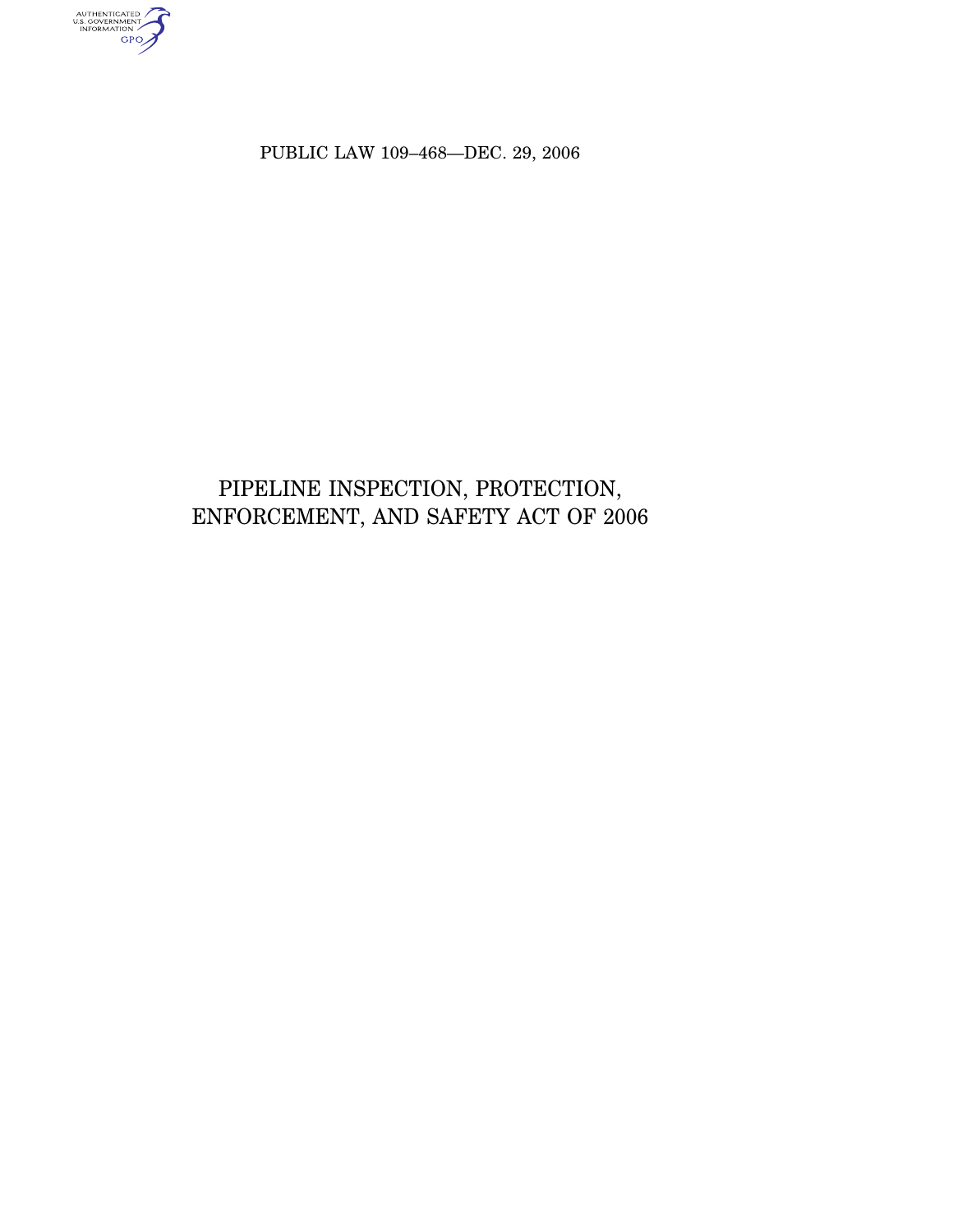# Public Law 109–468 109th Congress

# An Act

Dec. 29, 2006 [H.R. 5782]

To amend title 49, United States Code, to provide for enhanced safety and environmental protection in pipeline transportation, to provide for enhanced reliability in the transportation of the Nation's energy products by pipeline, and for other purposes.

*Be it enacted by the Senate and House of Representatives of the United States of America in Congress assembled*,

## **SECTION 1. SHORT TITLE; AMENDMENT OF TITLE 49, UNITED STATES CODE; TABLE OF CONTENTS.**

(a) SHORT TITLE.—This Act may be cited as the ''Pipeline Inspection, Protection, Enforcement, and Safety Act of 2006''.

(b) AMENDMENT OF TITLE 49, UNITED STATES CODE.—Except as otherwise expressly provided, whenever in this Act an amendment or repeal is expressed in terms of an amendment to, or a repeal of, a section or other provision, the reference shall be considered to be made to a section or other provision of title 49, United States Code.

(c) TABLE OF CONTENTS.—

- Sec. 1. Short title; amendment of title 49, United States Code; table of contents. Sec. 2. Pipeline safety and damage prevention.
- 
- Sec. 3. Public education and awareness. Sec. 4. Low-stress pipelines. Sec. 5. Technical assistance grants.
- 
- 
- Sec. 6. Enforcement transparency. Sec. 7. Direct line sales.
- 
- Sec. 8. Petroleum transportation capacity and regulatory adequacy study.
- Sec. 9. Distribution integrity management program rulemaking deadline.
- Sec. 10. Emergency waivers.
- Sec. 11. Restoration of operations.
- Sec. 12. Pipeline control room management.
- Sec. 13. Safety orders.
- Sec. 14. Integrity program enforcement. Sec. 15. Incident reporting.
- Sec. 16. Senior executive signature of integrity management program performance reports.
- Sec. 17. Cost recovery for design reviews.
- Sec. 18. Authorization of appropriations. Sec. 19. Standards to implement NTSB recommendations.
- 
- 
- Sec. 20. Accident reporting form. Sec. 21. Leak detection technology study.
- Sec. 22. Corrosion control regulations.
- Sec. 23. Inspector General report.
- Sec. 24. Technical assistance program. Sec. 25. Natural gas pipelines.
- 
- Sec. 26. Corrosion technology.

## **SEC. 2. PIPELINE SAFETY AND DAMAGE PREVENTION.**

(a) ONE CALL CIVIL ENFORCEMENT.—

(1) PROHIBITIONS.—Section 60114 is amended by adding at the end the following:

Pipeline Inspection, Protection, Enforcement, and Safety Act of 2006. 49 USC 60101 note.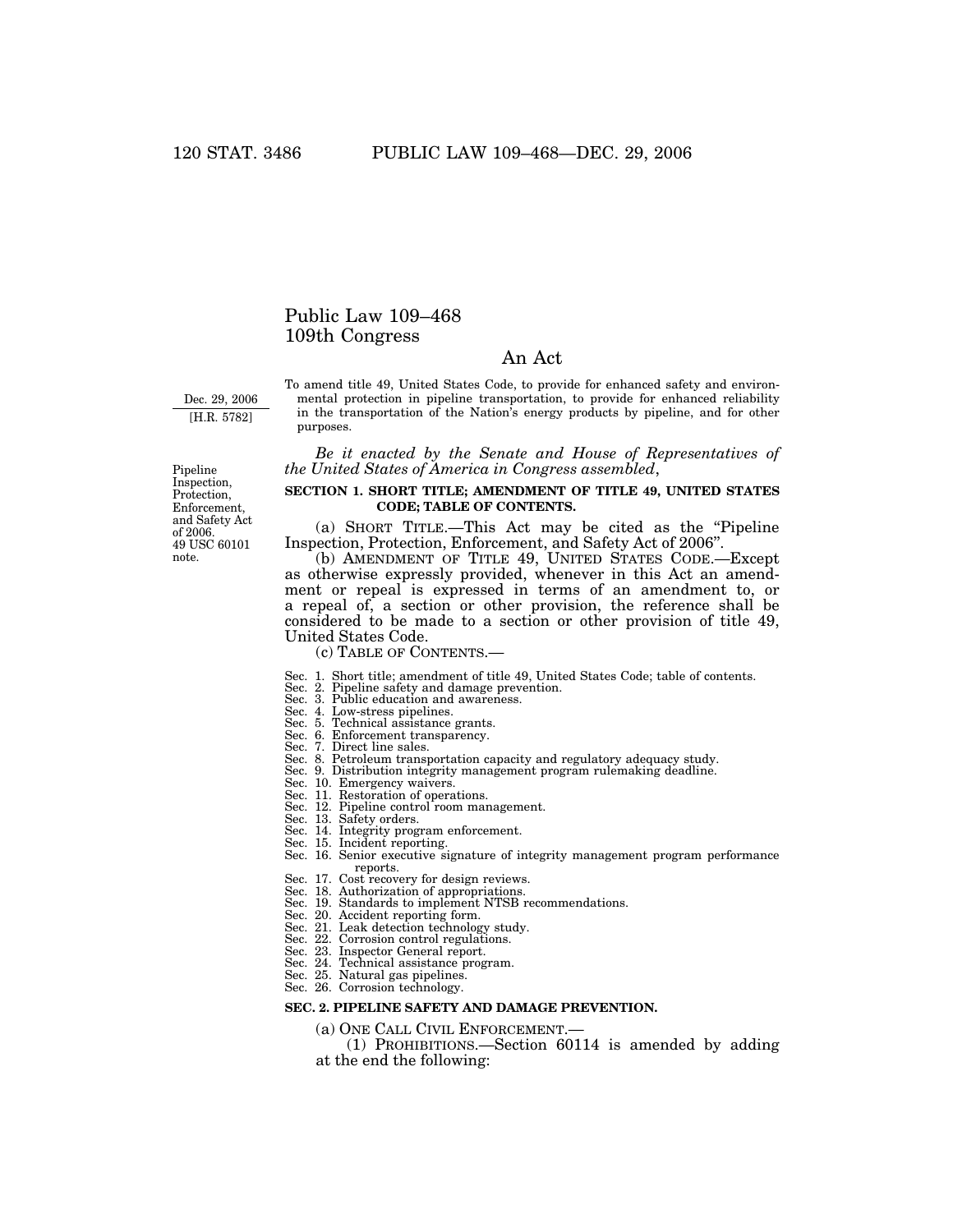''(d) PROHIBITION APPLICABLE TO EXCAVATORS.—A person who engages in demolition, excavation, tunneling, or construction—

''(1) may not engage in a demolition, excavation, tunneling, or construction activity in a State that has adopted a onecall notification system without first using that system to establish the location of underground facilities in the demolition, excavation, tunneling, or construction area;

"(2) may not engage in such demolition, excavation, tunneling, or construction activity in disregard of location information or markings established by a pipeline facility operator pursuant to subsection (b); and

''(3) and who causes damage to a pipeline facility that may endanger life or cause serious bodily harm or damage to property-

 $\mathcal{H}(A)$  may not fail to promptly report the damage to the owner or operator of the facility; and

''(B) if the damage results in the escape of any flammable, toxic, or corrosive gas or liquid, may not fail to promptly report to other appropriate authorities by calling the 911 emergency telephone number.

''(e) PROHIBITION APPLICABLE TO UNDERGROUND PIPELINE FACILITY OWNERS AND OPERATORS.—Any owner or operator of a pipeline facility who fails to respond to a location request in order to prevent damage to the pipeline facility or who fails to take reasonable steps, in response to such a request, to ensure accurate marking of the location of the pipeline facility in order to prevent damage to the pipeline facility shall be subject to a civil action under section 60120 or assessment of a civil penalty under section 60122.

''(f) LIMITATION.—The Secretary may not conduct an enforcement proceeding under subsection (d) for a violation within the boundaries of a State that has the authority to impose penalties described in section 60134(b)(7) against persons who violate that State's damage prevention laws, unless the Secretary has determined that the State's enforcement is inadequate to protect safety, consistent with this chapter, and until the Secretary issues, through a rulemaking proceeding, the procedures for determining inadequate State enforcement of penalties.''.

(2) CIVIL PENALTY.—Section  $60122(a)(1)$  is amended by striking "60114(b)" and inserting "60114(b), 60114(d),".

(b) STATE DAMAGE PREVENTION PROGRAMS.—

(1) CONTENTS OF CERTIFICATIONS.—Section 60105(b)(4) is amended to read as follows:

''(4) is encouraging and promoting the establishment of a program designed to prevent damage by demolition, excavation, tunneling, or construction activity to the pipeline facilities to which the certification applies that subjects persons who violate the applicable requirements of that program to civil penalties and other enforcement actions that are substantially the same as are provided under this chapter, and addresses the elements in section 60134(b);''.

(2) IN GENERAL.—Chapter 601 is amended by adding at the end the following:

## **''§ 60134. State damage prevention programs**

''(a) IN GENERAL.—The Secretary may make a grant to a State authority (including a municipality with respect to intrastate gas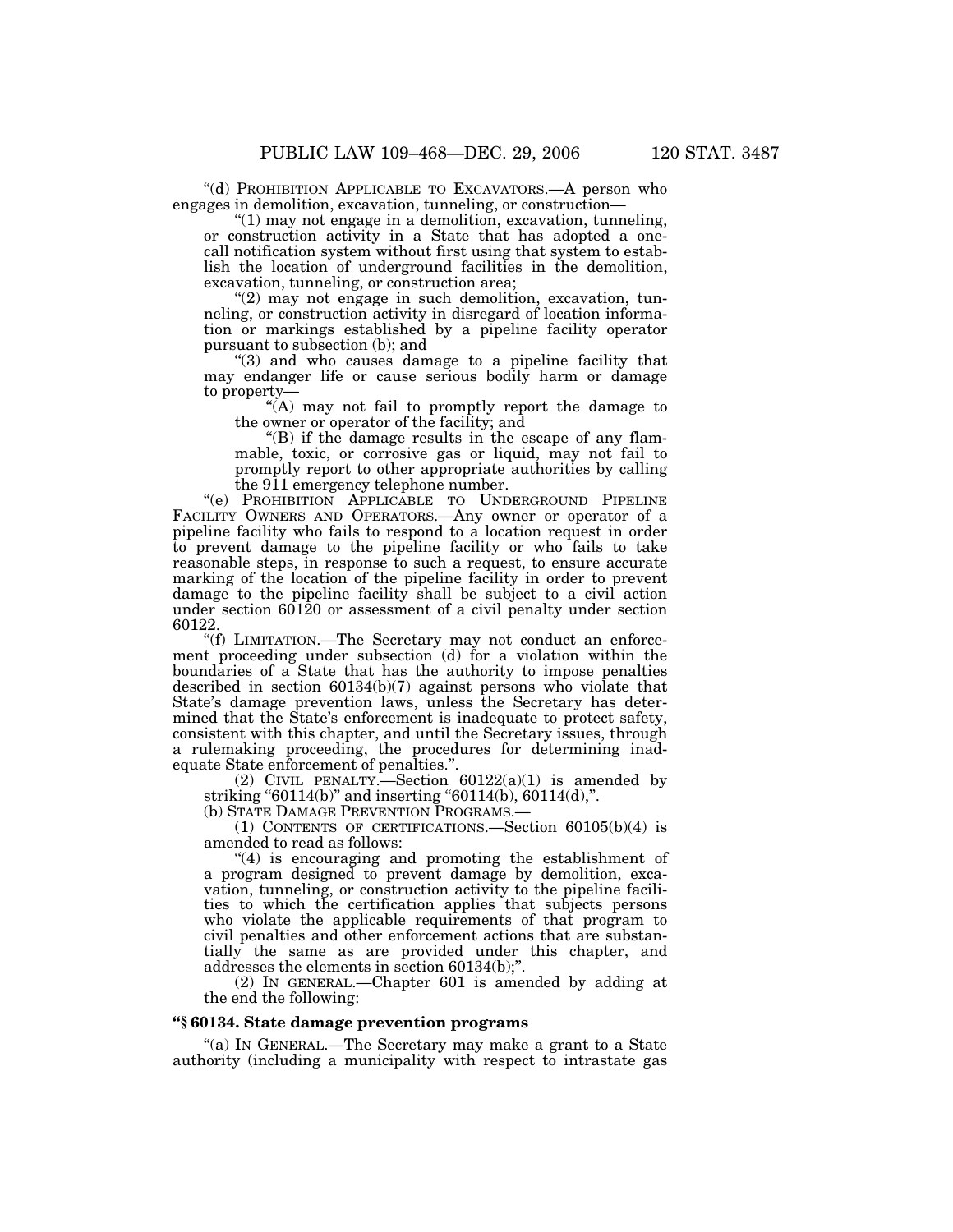pipeline transportation) to assist in improving the overall quality and effectiveness of a damage prevention program of the State authority under subsection (e) if the State authority—

"(1) has in effect an annual certification under section 60105 or an agreement under section 60106; and

 $!(2)(A)$  has in effect an effective damage prevention program that meets the requirements of subsection (b); or

''(B) demonstrates that it has made substantial progress toward establishing such a program, and that such program will meet the requirements of subsection (b).

''(b) DAMAGE PREVENTION PROGRAM ELEMENTS.—An effective damage prevention program includes the following elements:

 $(1)$  Participation by operators, excavators, and other stakeholders in the development and implementation of methods for establishing and maintaining effective communications between stakeholders from receipt of an excavation notification until successful completion of the excavation, as appropriate.

"(2) A process for fostering and ensuring the support and partnership of stakeholders, including excavators, operators, locators, designers, and local government in all phases of the program.

''(3) A process for reviewing the adequacy of a pipeline operator's internal performance measures regarding persons performing locating services and quality assurance programs.

''(4) Participation by operators, excavators, and other stakeholders in the development and implementation of effective employee training programs to ensure that operators, the onecall center, the enforcing agency, and the excavators have partnered to design and implement training for the employees of operators, excavators, and locators.

''(5) A process for fostering and ensuring active participation by all stakeholders in public education for damage prevention activities.

''(6) A process for resolving disputes that defines the State authority's role as a partner and facilitator to resolve issues.

"(7) Enforcement of State damage prevention laws and regulations for all aspects of the damage prevention process, including public education, and the use of civil penalties for violations assessable by the appropriate State authority.

''(8) A process for fostering and promoting the use, by all appropriate stakeholders, of improving technologies that may enhance communications, underground pipeline locating capability, and gathering and analyzing information about the accuracy and effectiveness of locating programs.

''(9) A process for review and analysis of the effectiveness of each program element, including a means for implementing improvements identified by such program reviews.

"(c) FACTORS TO CONSIDER.—In making grants under this section, the Secretary shall take into consideration the commitment of each State to ensuring the effectiveness of its damage prevention program, including legislative and regulatory actions taken by the State.

''(d) APPLICATION.—If a State authority files an application for a grant under this section not later than September 30 of a calendar year and demonstrates that the Governor (or chief executive) of the State has designated it as the appropriate State

Deadline.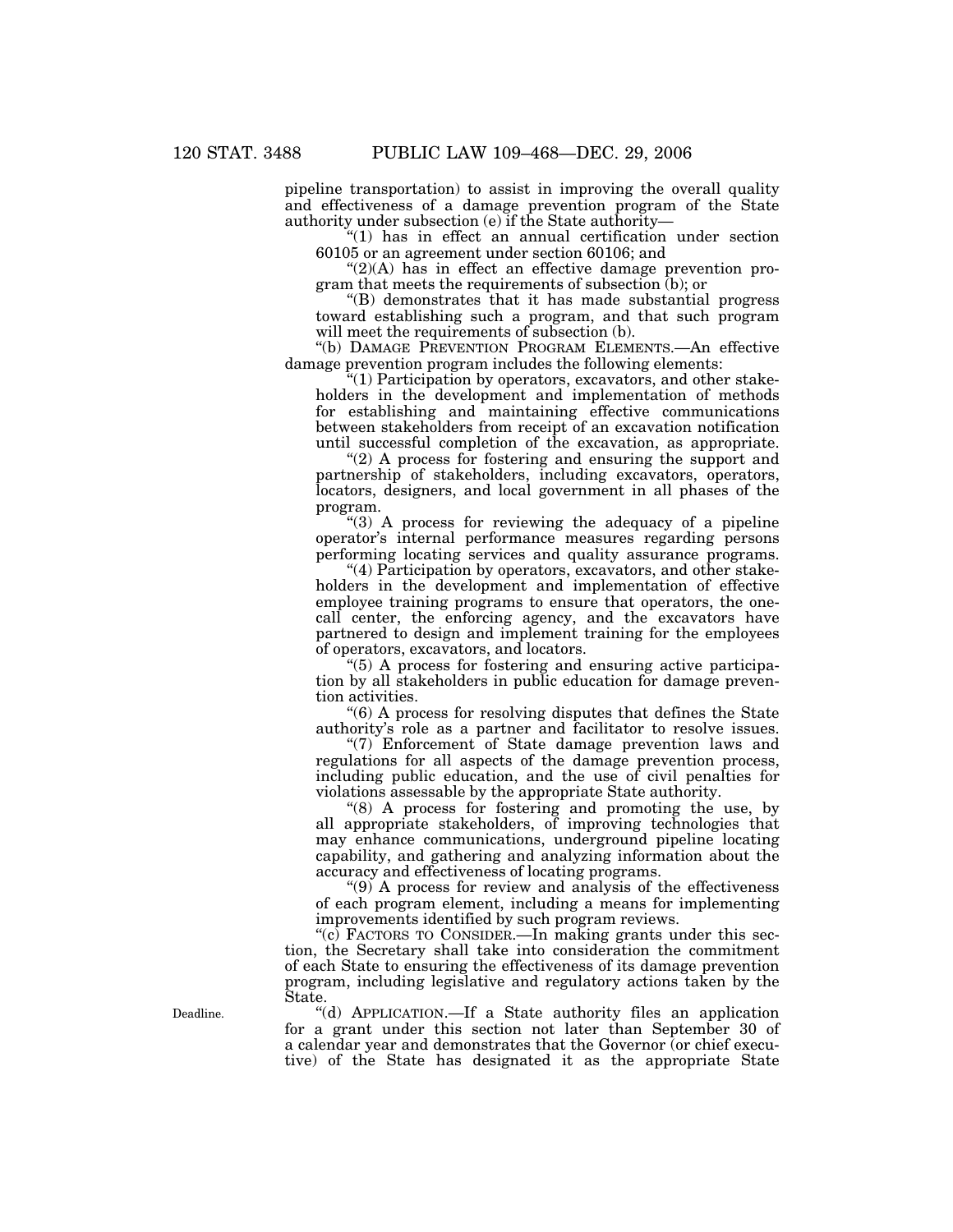authority to receive the grant, the Secretary shall review the State's damage prevention program to determine its effectiveness.

''(e) USE OF FUNDS.—A grant under this section to a State authority may only be used to pay the cost of the personnel, equipment, and activities that the State authority reasonably requires for the calendar year covered by the grant to develop or carry out its damage prevention program in accordance with subsection (b).

"(f) NONAPPLICABILITY OF LIMITATION. A grant made under this section is not subject to the section  $60107(a)$  limitation on the maximum percentage of funds to be paid by the Secretary.

"(g) LIMITATION ON USE OF FUNDS.—Funds provided to carry out this section may not be used for lobbying or in direct support of litigation.

''(h) DAMAGE PREVENTION PROCESS DEFINED.—In this section, the term 'damage prevention process' means a process that incorporates the principles described in sections  $60114(b)$ ,  $60114(d)$ , and  $60114(e)$ .".

(3) CLERICAL AMENDMENT.—The analysis for chapter 601 is amended by adding at the end the following:

#### ''60134. State damage prevention programs.''.

(c) STATE PIPELINE SAFETY GRANTS.—Section 60107(a) is amended by striking "not more than 50 percent" and inserting ''not more than 80 percent''.

(d) MAINTENANCE OF EFFORT.—Section 60107(b) is amended by striking ''spent—'' and all that follows and inserting ''spent for gas and hazardous liquid safety programs for the 3 fiscal years prior to the fiscal year in which the Secretary makes the payment, except when the Secretary waives this requirement.''.

(e) DAMAGE PREVENTION TECHNOLOGY DEVELOPMENT.—Section 60114 (as amended by subsection  $(a)(1)$  of this section) is further amended by adding at the end the following:

''(g) TECHNOLOGY DEVELOPMENT GRANTS.—The Secretary may make grants to any organization or entity (not including for-profit entities) for the development of technologies that will facilitate the prevention of pipeline damage caused by demolition, excavation, tunneling, or construction activities, with emphasis on wireless and global positioning technologies having potential for use in connection with notification systems and underground facility locating and marking services. Funds provided under this subsection may not be used for lobbying or in direct support of litigation. The Secretary may also support such technology development through cooperative agreements with trade associations, academic institutions, and other organizations.''.

#### **SEC. 3. PUBLIC EDUCATION AND AWARENESS.**

(a) IN GENERAL.—Chapter 61 is amended by adding at the end the following:

## **''§ 6109. Public education and awareness**

''(a) GRANT AUTHORITY.—The Secretary shall make a grant to an appropriate entity for promoting public education and awareness with respect to the 811 national excavation damage prevention phone number.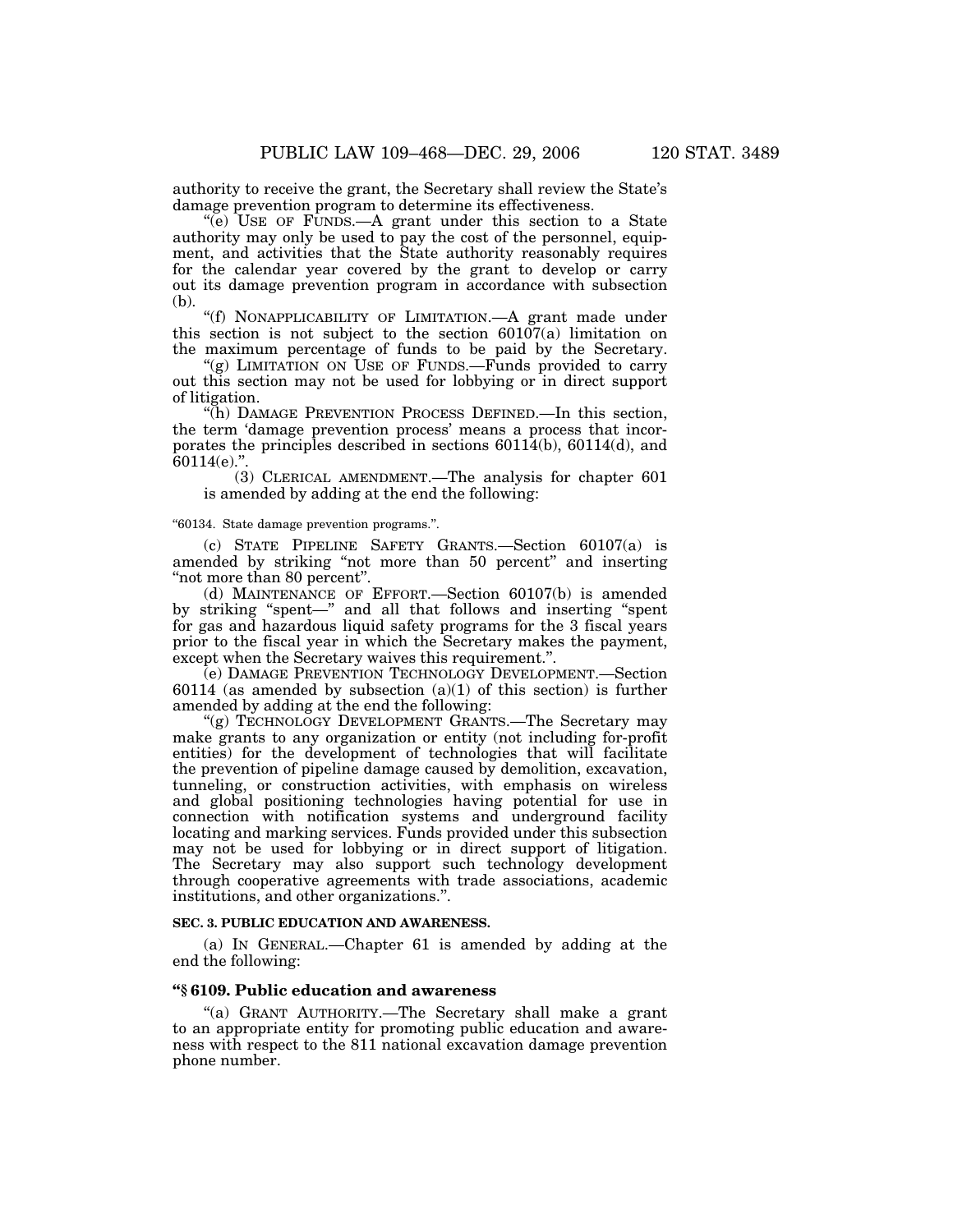''(b) AUTHORIZATION OF APPROPRIATIONS.—There is authorized to be appropriated to the Secretary \$1,000,000 for the period beginning October 1, 2006, and ending September 30, 2008, to carry out this section."

(b) CLERICAL AMENDMENT.—The analysis for chapter 61 is amended by adding at the end the following:

''6109. Public education and awareness.''.

#### **SEC. 4. LOW-STRESS PIPELINES.**

Section 60102(k) is amended to read as follows:

"(k) LOW-STRESS HAZARDOUS LIQUID PIPELINES.-

Deadline. Regulations.

''(1) MINIMUM STANDARDS.—Not later than December 31, 2007, the Secretary shall issue regulations subjecting low-stress hazardous liquid pipelines to the same standards and regulations as other hazardous liquid pipelines, except as provided in paragraph (3). The implementation of the applicable standards and regulatory requirements may be phased in. The regulations issued under this paragraph shall not apply to gathering lines.

''(2) GENERAL PROHIBITION AGAINST LOW INTERNAL STRESS EXCEPTION.—Except as provided in paragraph (3), the Secretary may not provide an exception to the requirements of this chapter for a hazardous liquid pipeline because the pipeline operates at low internal stress.

''(3) LIMITED EXCEPTIONS.—The Secretary shall provide or continue in force exceptions to this subsection for low-stress hazardous liquid pipelines that—

"(A) are subject to safety regulations of the United States Coast Guard; or

''(B) serve refining, manufacturing, or truck, rail, or vessel terminal facilities if the pipeline is less than 1 mile long (measured outside the facility grounds) and does not cross an offshore area or a waterway currently used for commercial navigation,

until regulations issued under paragraph (1) become effective. After such regulations become effective, the Secretary may retain or remove those exceptions as appropriate.

"(4) RELATIONSHIP TO OTHER LAWS.—Nothing in this subsection shall be construed to prohibit or otherwise affect the applicability of any other statutory or regulatory exemption to any hazardous liquid pipeline.

 $\cdot$ <sup>'(5)</sup> DEFINITION.—For purposes of this subsection, the term 'low-stress hazardous liquid pipeline' means a hazardous liquid pipeline that is operated in its entirety at a stress level of 20 percent or less of the specified minimum yield strength of the line pipe.

''(6) EFFECTIVE DATE.—The requirements of this subsection shall not take effect as to low-stress hazardous liquid pipeline operators before the effective date of the rules promulgated by the Secretary under this subsection.''.

#### **SEC. 5. TECHNICAL ASSISTANCE GRANTS.**

Section 60130 is amended—

 $(1)$  in subsection  $(a)(1)$  by striking "The Secretary shall establish competitive'' and inserting ''No grants may be awarded under section 60114(g) until the Secretary has established competitive'';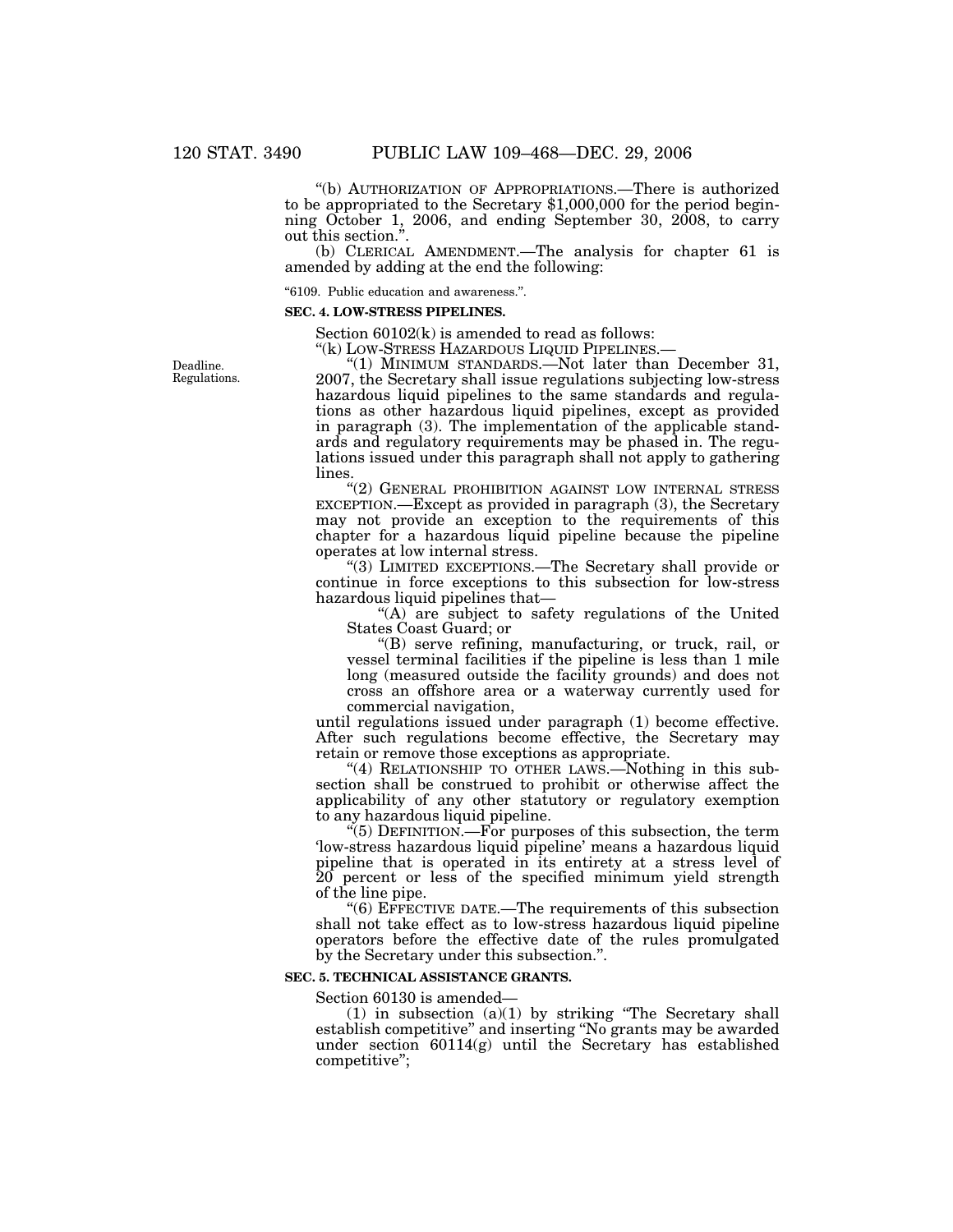(2) in subsection (a) by redesignating paragraph (2) as paragraph (4);

 $(3)$  in subsection (a) by inserting after paragraph (1) the following:

"(2) DEMONSTRATION GRANTS.—At least the first 3 grants awarded under this section shall be demonstration grants for the purpose of demonstrating and evaluating the utility of grants under this section. Each such demonstration grant shall not exceed  $$25,000$ .<br>
"(3) DISSEMIN

DISSEMINATION OF TECHNICAL FINDINGS.—Each recipient of a grant under this section shall ensure that—

''(A) the technical findings made possible by the grants are made available to the relevant operators; and

''(B) open communication between the grant recipients, local operators, local communities, and other interested parties is encouraged.''; and

 $(4)$  in subsection  $(d)$  by striking "2006" and inserting "2010".

## **SEC. 6. ENFORCEMENT TRANSPARENCY.**

(a) IN GENERAL.—Chapter 601 (as amended by section 2(b) of this Act) is further amended by adding at the end the following:

# **''§ 60135. Enforcement transparency**

''(a) IN GENERAL.—Not later than December 31, 2007, the Secretary shall—

Deadline. Public information.

''(1) provide a monthly updated summary to the public of all gas and hazardous liquid pipeline enforcement actions taken by the Secretary or the Pipeline and Hazardous Materials Safety Administration, from the time a notice commencing an enforcement action is issued until the enforcement action is final;

 $*(2)$  include in each such summary identification of the operator involved in the enforcement activity, the type of alleged violation, the penalty or penalties proposed, any changes in case status since the previous summary, the final assessment amount of each penalty, and the reasons for a reduction in the proposed penalty, if appropriate; and

 $(3)$  provide a mechanism by which a pipeline operator named in an enforcement action may make information, explanations, or documents it believes are responsive to the enforcement action available to the public.

''(b) ELECTRONIC AVAILABILITY.—Each summary under this section shall be made available to the public by electronic means.

''(c) RELATIONSHIP TO FOIA.—Nothing in this section shall be construed to require disclosure of information or records that are exempt from disclosure under section 552 of title 5.''.

 $(b)$  CLERICAL AMENDMENT.—The analysis for chapter 601 (as amended by section 2(b) of this Act) is further amended by adding at the end:

''60135. Enforcement transparency.''.

#### **SEC. 7. DIRECT LINE SALES.**

Section 60101(a) is amended—

(1) by striking paragraph (6) and inserting the following: "(6) 'interstate gas pipeline facility' means a gas pipeline facility—

''(A) used to transport gas; and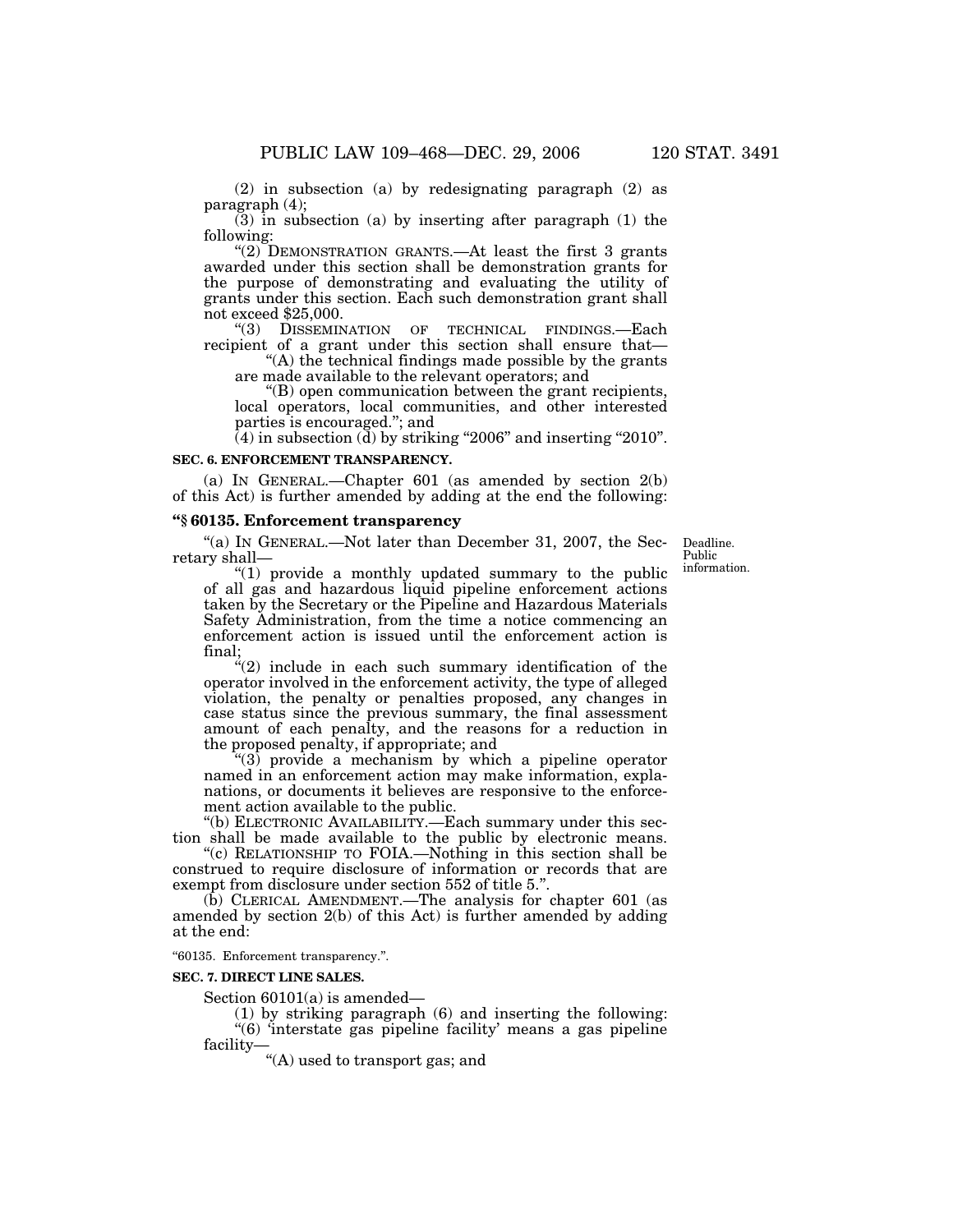''(B) subject to the jurisdiction of the Commission under the Natural Gas Act (15 U.S.C. 717 et seq.);''; and

(2) by striking paragraph (9) and inserting the following: ''(9) 'intrastate gas pipeline facility' means a gas pipeline facility and transportation of gas within a State not subject to the jurisdiction of the Commission under the Natural Gas Act (15 U.S.C. 717 et seq.);''.

#### **SEC. 8. PETROLEUM TRANSPORTATION CAPACITY AND REGULATORY ADEQUACY STUDY.**

(a) IN GENERAL.—Chapter 601 (as amended by sections 2(b) and 6 of this Act) is further amended by adding at the end the following:

## **''§ 60136. Petroleum product transportation capacity study**

''(a) IN GENERAL.—The Secretaries of Transportation and Energy shall conduct periodic analyses of the domestic transport of petroleum products by pipeline. Such analyses should identify areas of the United States where unplanned loss of individual pipeline facilities may cause shortages of petroleum products or price disruptions and where shortages of pipeline capacity and reliability concerns may have or are anticipated to contribute to shortages of petroleum products or price disruptions. Upon identifying such areas, the Secretaries may determine if the current level of regulation is sufficient to minimize the potential for unplanned losses of pipeline capacity.

''(b) CONSULTATION.—In preparing any analysis under this section, the Secretaries may consult with the heads of other government agencies and public- and private-sector experts in pipeline and other forms of petroleum product transportation, energy consumption, pipeline capacity, population, and economic development.

"(c) REPORT TO CONGRESS.—Not later than June 1, 2008, the Secretaries shall submit to the Committee on Energy and Commerce and the Committee on Transportation and Infrastructure of the House of Representatives and the Committee on Commerce, Science, and Transportation and the Committee on Energy and Natural Resources of the Senate a report setting forth their recommendations to reduce the likelihood of the shortages and price disruptions referred to in subsection (a).

''(d) ADDITIONAL REPORTS.—The Secretaries shall submit additional reports to the congressional committees referred to in subsection (c) containing the results of any subsequent analyses performed under subsection (a) and any additional recommendations, as appropriate.

''(e) PETROLEUM PRODUCT DEFINED.—In this section, the term 'petroleum product' means oil of any kind or in any form, gasoline, diesel fuel, aviation fuel, fuel oil, kerosene, any product obtained from refining or processing of crude oil, liquefied petroleum gases, natural gas liquids, petrochemical feedstocks, condensate, waste or refuse mixtures containing any of such oil products, and any other liquid hydrocarbon compounds.''.

(b) CLERICAL AMENDMENT.—The analysis for chapter 601 (as amended by sections 2(b) and 6 of this Act) is further amended by adding at the end the following:

''60136. Petroleum product transportation capacity study.''.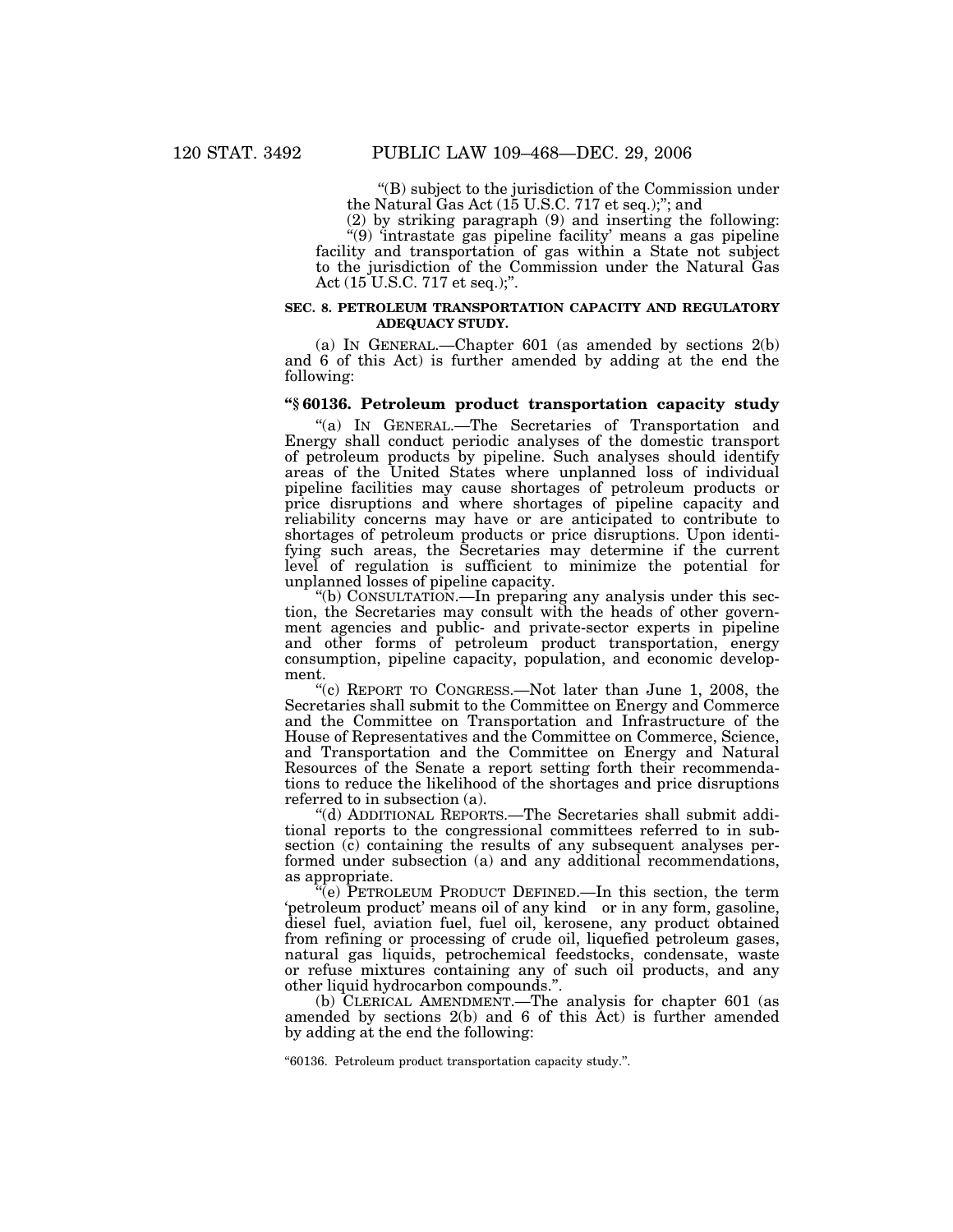## **SEC. 9. DISTRIBUTION INTEGRITY MANAGEMENT PROGRAM RULE-MAKING DEADLINE.**

Section 60109 is amended by adding at the end the following: ''(e) DISTRIBUTION INTEGRITY MANAGEMENT PROGRAMS.—

"(1) MINIMUM STANDARDS.—Not later than December 31, 2007, the Secretary shall prescribe minimum standards for integrity management programs for distribution pipelines.

"(2) ADDITIONAL AUTHORITY OF SECRETARY.—In carrying out this subsection, the Secretary may require operators of distribution pipelines to continually identify and assess risks on their distribution lines, to remediate conditions that present a potential threat to line integrity, and to monitor program effectiveness.

''(3) EXCESS FLOW VALVES.—

''(A) IN GENERAL.—The minimum standards shall include a requirement for an operator of a natural gas distribution system to install an excess flow valve on each single family residence service line connected to such system if—

''(i) the service line is installed or entirely replaced after June 1, 2008;

''(ii) the service line operates continuously throughout the year at a pressure not less than 10 pounds per square inch gauge;

''(iii) the service line is not connected to a gas stream with respect to which the operator has had prior experience with contaminants the presence of which could interfere with the operation of an excess flow valve;

"(iv) the installation of an excess flow valve on the service line is not likely to cause loss of service to the residence or interfere with necessary operation or maintenance activities, such as purging liquids from the service line; and

''(v) an excess flow valve meeting performance standards developed under section 60110(e) of title 49, United States Code, is commercially available to the operator, as determined by the Secretary.

''(B) REPORTS.—Operators of natural gas distribution systems shall report annually to the Secretary on the number of excess flow valves installed on their systems under subparagraph (A).

"(4) APPLICABILITY.—The Secretary shall determine which distribution pipelines will be subject to the minimum standards.

''(5) DEVELOPMENT AND IMPLEMENTATION.—Each operator of a distribution pipeline that the Secretary determines is subject to the minimum standards prescribed by the Secretary under this subsection shall develop and implement an integrity management program in accordance with those standards.

''(6) SAVINGS CLAUSE.—Subject to section 60104(c), a State authority having a current certification under section 60105 may adopt or continue in force additional integrity management requirements, including additional requirements for installation of excess flow valves, for gas distribution pipelines within the boundaries of that State.''.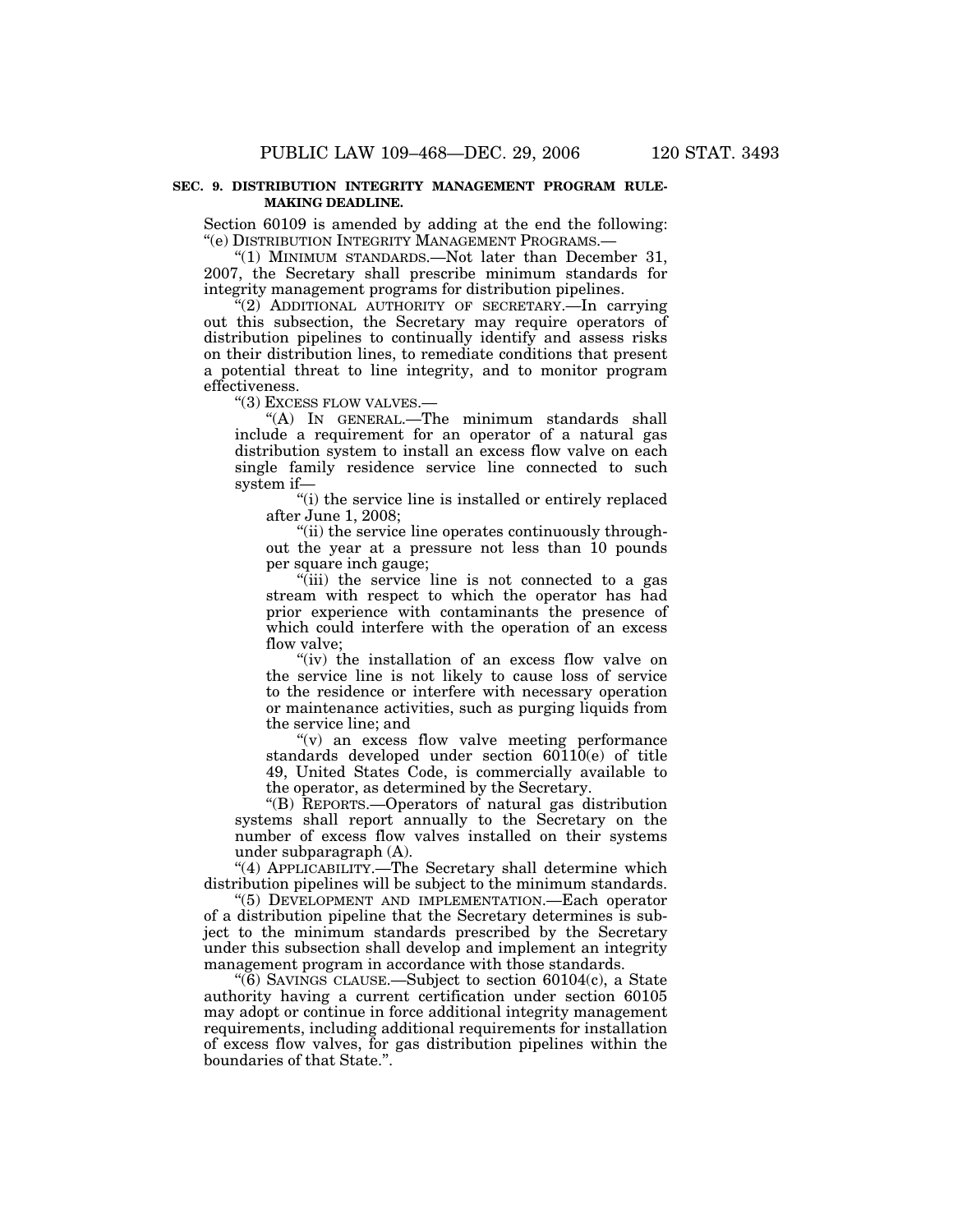## **SEC. 10. EMERGENCY WAIVERS.**

Section 60118(c) is amended to read as follows:

''(c) WAIVERS BY SECRETARY.—

''(1) NONEMERGENCY WAIVERS.—

"(A) In GENERAL.—On application of an owner or operator of a pipeline facility, the Secretary by order may waive compliance with any part of an applicable standard prescribed under this chapter with respect to such facility on terms the Secretary considers appropriate if the Secretary determines that the waiver is not inconsistent with pipeline safety.

''(B) HEARING.—The Secretary may act on a waiver under this paragraph only after notice and an opportunity for a hearing.

"(2) EMERGENCY WAIVERS.-

"(A) IN GENERAL.—The Secretary by order may waive compliance with any part of an applicable standard prescribed under this chapter on terms the Secretary considers appropriate without prior notice and comment if the Secretary determines that—

"(i) it is in the public interest to grant the waiver; "(ii) the waiver is not inconsistent with pipeline safety; and

"(iii) the waiver is necessary to address an actual or impending emergency involving pipeline transportation, including an emergency caused by a natural or manmade disaster.

"(B) PERIOD OF WAIVER.—A waiver under this paragraph may be issued for a period of not more than 60 days and may be renewed upon application to the Secretary only after notice and an opportunity for a hearing on the waiver. The Secretary shall immediately revoke the waiver if continuation of the waiver would not be consistent with the goals and objectives of this chapter.

"(3) STATEMENT OF REASONS.—The Secretary shall state in an order issued under this subsection the reasons for granting the waiver.''.

## **SEC. 11. RESTORATION OF OPERATIONS.**

Section 60117 is amended by adding at the end the following: "(m) RESTORATION OF OPERATIONS.-

''(1) IN GENERAL.—The Secretary may advise, assist, and cooperate with the heads of other departments, agencies, and instrumentalities of the United States Government, the States, and public and private agencies and persons to facilitate the restoration of pipeline operations that have been or are anticipated to become disrupted by manmade or natural disasters.

"(2) SAVINGS CLAUSE.—Nothing in this section alters or amends the authorities and responsibilities of any department, agency, or instrumentality of the United States Government, other than the Department of Transportation.''.

#### **SEC. 12. PIPELINE CONTROL ROOM MANAGEMENT.**

(a) IN GENERAL.—Chapter 601 (as amended by sections 2(b), 6, and 8 of this Act) is further amended by adding at the end the following: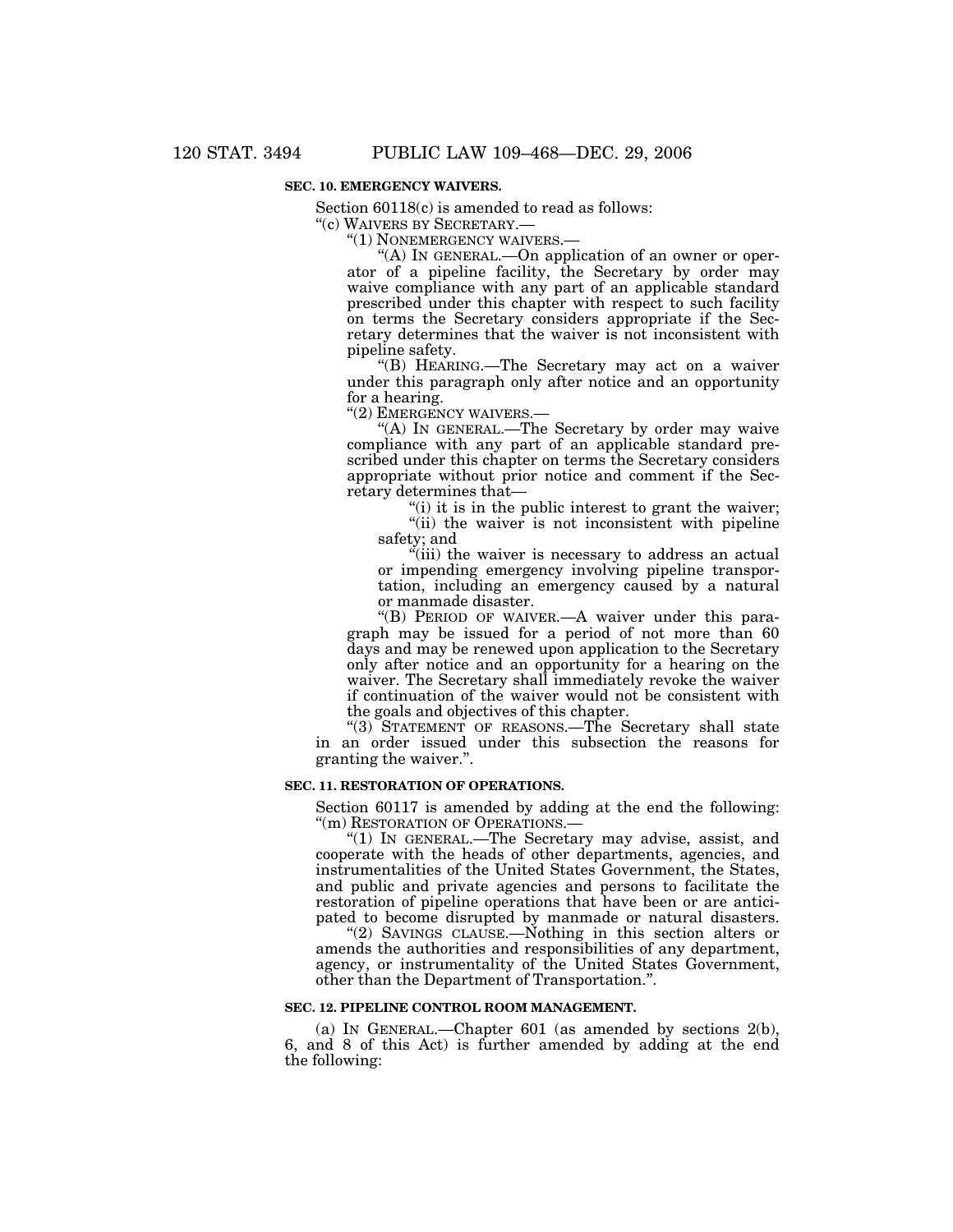## **''§ 60137. Pipeline control room management**

''(a) IN GENERAL.—Not later than June 1, 2008, the Secretary shall issue regulations requiring each operator of a gas or hazardous liquid pipeline to develop, implement, and submit to the Secretary or, in the case of an operator of an intrastate pipeline located within the boundaries of a State that has in effect an annual certification under section 60105, to the head of the appropriate State authority, a human factors management plan designed to reduce risks associated with human factors, including fatigue, in each control center for the pipeline. Each plan must include, among the measures to reduce such risks, a maximum limit on the hours of service established by the operator for individuals employed as controllers in a control center for the pipeline.

''(b) REVIEW AND APPROVAL OF THE PLAN.—The Secretary or, in the case of an operator of an intrastate pipeline located within the boundaries of a State that has in effect an annual certification under section 60105, the head of the appropriate State authority, shall review and approve each plan submitted to the Secretary or the head of such authority under subsection (a). The Secretary and the head of such authority may not approve a plan that does not include a maximum limit on the hours of service established by the operator of the pipeline for individuals employed as controllers in a control center for the pipeline.

"(c) ENFORCEMENT OF THE PLAN.—If the Secretary or the head of the appropriate State authority determines that an operator's plan submitted to the Secretary or the head of such authority under subsection (a), or implementation of such a plan, does not comply with the regulations issued under this section or is inadequate for the safe operation of a pipeline, the Secretary or the head of such authority may take action consistent with this chapter and enforce the requirements of such regulations.

''(d) COMPLIANCE WITH THE PLAN.—Each operator of a gas or hazardous liquid pipeline shall document compliance with the plan submitted by the operator under subsection  $(a)$  and the reasons for any deviation from compliance with such plan. The Secretary or the head of the appropriate State authority, as the case may be, shall review the reasonableness of any such deviation in considering whether to take enforcement action or discontinue approval of the operator's plan under subsection (b).

''(e) DEVIATION REPORTING REQUIREMENTS.—In issuing regulations under subsection (a), the Secretary shall develop and include in such regulations requirements for an operator of a gas or hazardous liquid pipeline to report deviations from compliance with the plan submitted by the operator under subsection (a).''.

(b) CLERICAL AMENDMENT.—The analysis for chapter 601 (as amended by sections 2(b), 6, and 8 of this Act) is further amended by adding at the end the following:

''60137. Pipeline control room management.''.

#### **SEC. 13. SAFETY ORDERS.**

Section 60117(l) is amended to read as follows:

''(l) SAFETY ORDERS.—

"(1) IN GENERAL.—Not later than December 31, 2007, the Deadline. Secretary shall issue regulations providing that, after notice and opportunity for a hearing, if the Secretary determines that a pipeline facility has a condition that poses a pipeline

Regulations.

Deadline. Regulations.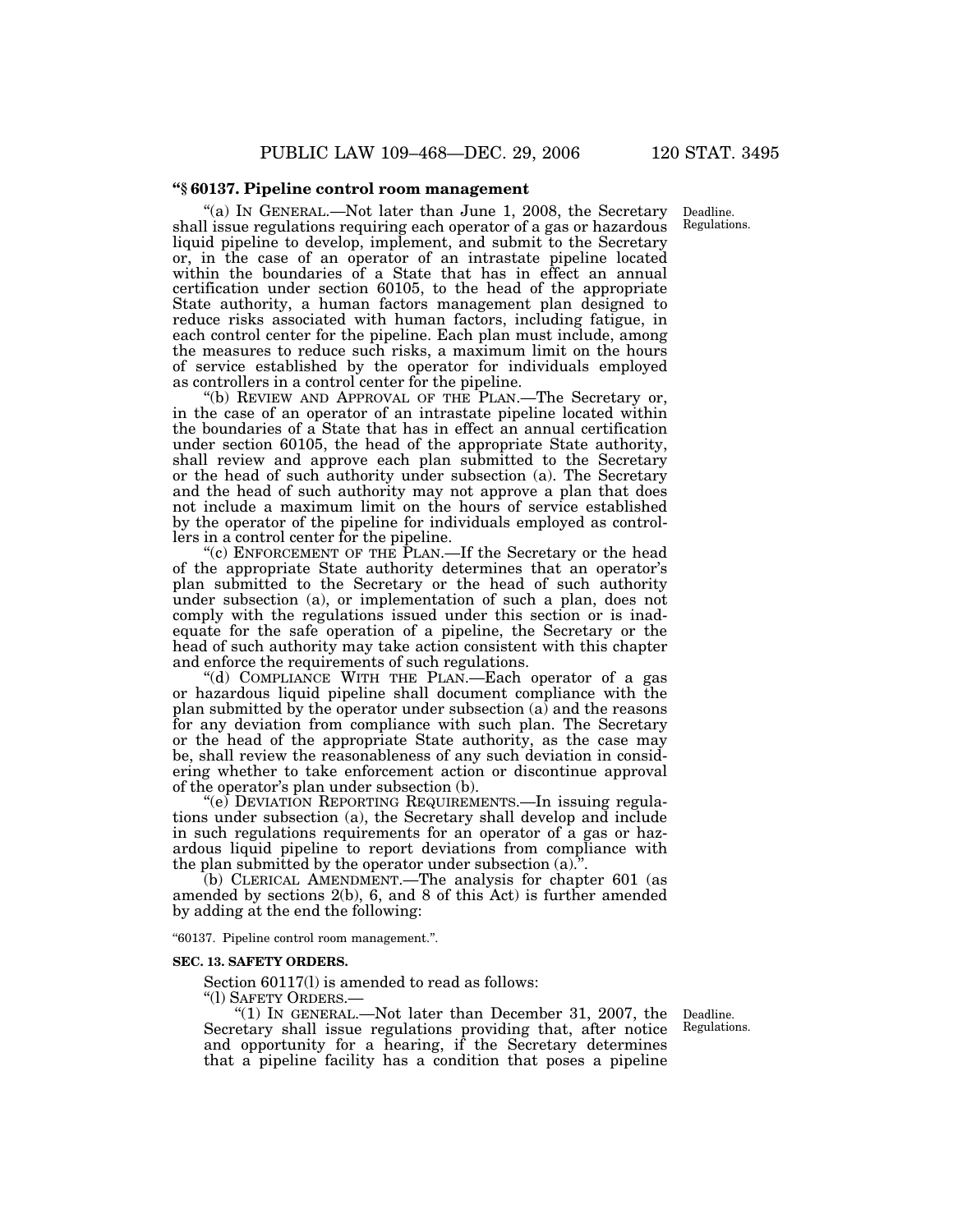integrity risk to public safety, property, or the environment, the Secretary may order the operator of the facility to take necessary corrective action, including physical inspection, testing, repair, or other appropriate action, to remedy that condition.

''(2) CONSIDERATIONS.—In making a determination under paragraph (1), the Secretary, if relevant and pursuant to the regulations issued under paragraph (1), shall consider—

"(A) the considerations specified in paragraphs (1) through  $(6)$  of section  $60112(b)$ ;

''(B) the likelihood that the condition will impair the serviceability of a pipeline;

''(C) the likelihood that the condition will worsen over time; and

''(D) the likelihood that the condition is present or could develop on other areas of the pipeline.''.

#### **SEC. 14. INTEGRITY PROGRAM ENFORCEMENT.**

Section  $60109(c)(9)(A)(iii)$  is amended to read as follows:

''(iii) INADEQUATE PROGRAMS.—If the Secretary determines that a risk analysis or integrity management program does not comply with the requirements of this subsection or regulations issued as described in paragraph (2), has not been adequately implemented, or is inadequate for the safe operation of a pipeline facility, the Secretary may conduct proceedings under this chapter.''.

49 USC 60117 note.

## **SEC. 15. INCIDENT REPORTING.**

Not later than December 31, 2007, the Secretary of Transportation shall review the incident reporting requirements for operators of natural gas pipelines and modify the reporting criteria as appropriate to ensure that the incident data gathered accurately reflects incident trends over time, taking into consideration the recommendations from the Comptroller General in GAO report 06– 946.

#### **SEC. 16. SENIOR EXECUTIVE SIGNATURE OF INTEGRITY MANAGEMENT PROGRAM PERFORMANCE REPORTS.**

Section 60109 (as amended by section 9 of this Act) is further amended by adding at the end the following:

''(f) CERTIFICATION OF PIPELINE INTEGRITY MANAGEMENT PRO-GRAM PERFORMANCE.—The Secretary shall establish procedures requiring certification of annual and semiannual pipeline integrity management program performance reports by a senior executive officer of the company operating a pipeline subject to this chapter. The procedures shall require a signed statement, which may be effected electronically in accordance with the provisions of the Electronic Signatures in Global and National Commerce Act (15 U.S.C. 7001 et seq.), certifying that—

" $(1)$  the signing officer has reviewed the report; and

" $(2)$  to the best of such officer's knowledge and belief, the report is true and complete.''.

#### **SEC. 17. COST RECOVERY FOR DESIGN REVIEWS.**

Section 60117 (as amended by section 11 of this Act) is amended by adding at the end the following:

''(n) COST RECOVERY FOR DESIGN REVIEWS.—

Procedures.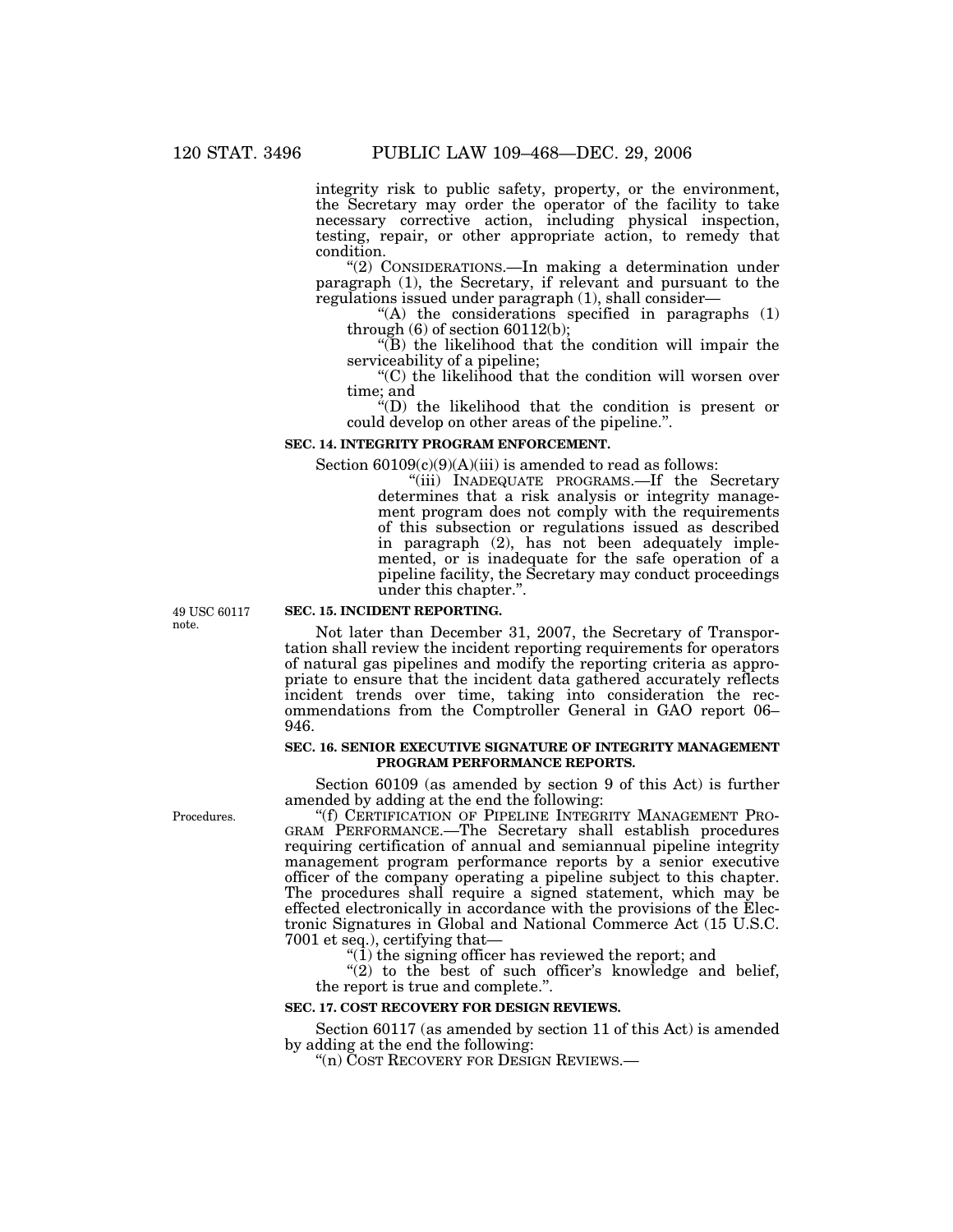''(1) IN GENERAL.—If the Secretary conducts facility design safety reviews in connection with a proposal to construct, expand, or operate a liquefied natural gas pipeline facility, the Secretary may require the person requesting such reviews to pay the associated staff costs relating to such reviews incurred by the Secretary in section 60301(d). The Secretary may assess such costs in any reasonable manner.

''(2) DEPOSIT.—The Secretary shall deposit all funds paid to the Secretary under this subsection into the Department of Treasury account 69–5172–0–2–407 or its successor account.

''(3) AUTHORIZATION OF APPROPRIATIONS.—Funds deposited pursuant to this subsection are authorized to be appropriated for the purposes set forth in section 60301(d).''.

## **SEC. 18. AUTHORIZATION OF APPROPRIATIONS.**

(a) GAS AND HAZARDOUS LIQUID.—Section 60125(a) is amended to read as follows:

''(a) GAS AND HAZARDOUS LIQUID.—

"(1) IN GENERAL.—To carry out the provisions of this chapter related to gas and hazardous liquid and section 12 of the Pipeline Safety Improvement Act of 2002 (49 U.S.C. 60101 note; Public Law 107-355), the following amounts are authorized to be appropriated to the Department of Transportation from fees collected under section 60301 in each respective year:

"(A) For fiscal year  $2007$ ,  $60,175,000$  of which \$7,386,000 is for carrying out such section 12 and \$17,556,000 is for making grants.

''(B) For fiscal year 2008, \$67,118,000 of which \$7,586,000 is for carrying out such section 12 and \$20,614,000 is for making grants.

" $(C)$  For fiscal year 2009, \$72,045,000 of which \$7,586,000 is for carrying out such section 12 and \$21,513,000 is for making grants.

''(D) For fiscal year 2010, \$76,580,000 of which \$7,586,000 is for carrying out subsection 12 and \$22,252,000 is for making grants.

"(2) TRUST FUND AMOUNTS.—In addition to the amounts authorized to be appropriated by paragraph (1) the following amounts are authorized from the Oil Spill Liability Trust Fund to carry out the provisions of this chapter related to hazardous liquid and section 12 of the Pipeline Safety Improvement Act of 2002 (49 U.S.C. 60101 note; Public Law 107–355):

"(A) For fiscal year 2007, \$18,810,000 of which \$4,207,000 is for carrying out such section 12 and \$2,682,000 is for making grants.

''(B) For fiscal year 2008, \$19,000,000 of which \$4,207,000 is for carrying out such section 12 and \$2,682,000 is for making grants.

''(C) For fiscal year 2009, \$19,500,000 of which \$4,207,000 is for carrying out such section 12 and \$3,103,000 is for making grants.

"(D) For fiscal year  $2010, $20,000,000$  of which \$4,207,000 is for carrying out such section 12 \$3,603,000 is for making grants.''.

(b) CONFORMING AMENDMENTS.—Section 60125 is amended— (1) by striking subsections (b) and (c); and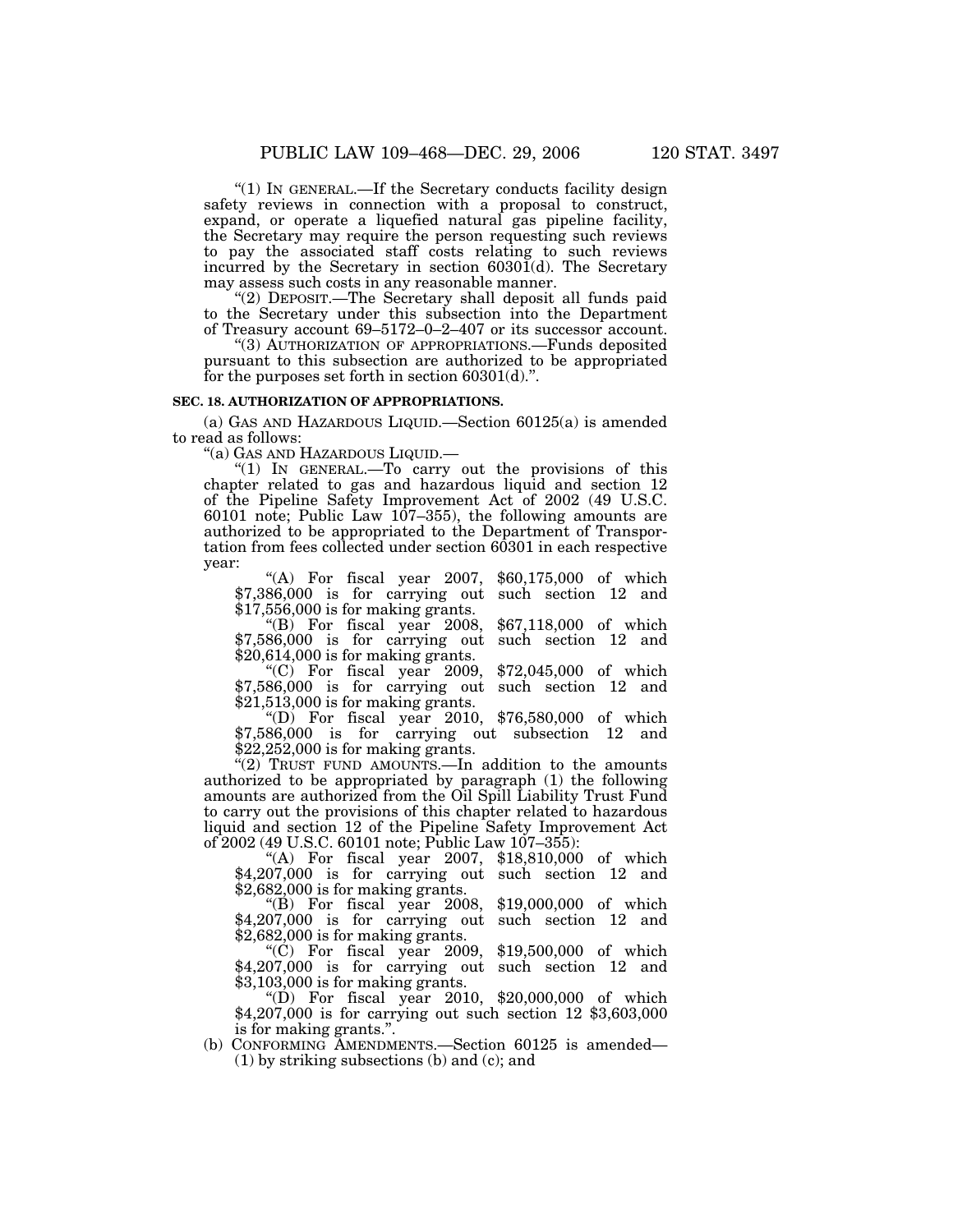(2) by redesignating subsections (d) and (e) as subsections (b) and (c), respectively.

(c) EMERGENCY RESPONSE GRANTS.—Section 60125(b) (as redesignated by subsection  $(b)(2)$  of this section) is amended-

(1) in paragraph (1) by adding at the end the following: ''To the extent that such grants are used to train emergency responders, such training shall ensure that emergency responders have the ability to protect nearby persons, property, and the environment from the effects of accidents or incidents involving gas or hazardous liquid pipelines, in accordance with existing regulations."; and<br>
(2) in paragraph (2)—

(A) by striking " $$6,000,000"$  and inserting "\$10,000,000"; and

(B) by striking ''2003 through 2006'' and inserting ''2007 through 2010''.

(d) ONE-CALL NOTIFICATION PROGRAMS.—Section 6107 is amended—

(1) in subsection (a) by striking ''fiscal years 2003 through 2006'' and inserting ''fiscal years 2007 through 2010''; and

(2) in subsection (b) by striking ''for fiscal years 2003 through 2006'' and inserting ''for fiscal years 2007 through 2010''.

(e) INSPECTOR STAFFING.—The Secretary shall ensure that the number of positions for pipeline inspection and enforcement personnel at the Pipeline and Hazardous Materials Safety Administration does not fall below 100 for fiscal year 2007, 111 for fiscal year 2008, 123 for fiscal year 2009, and 135 for fiscal year 2010.

## **SEC. 19. STANDARDS TO IMPLEMENT NTSB RECOMMENDATIONS.**

Not later than June 1, 2008, the Secretary of Transportation shall issue standards that implement the following recommendations contained in the National Transportation Safety Board's report entitled ''Supervisory Control and Data Acquisition (SCADA) in Liquid Pipelines'' and adopted November 29, 2005:

(1) Implementation of the American Petroleum Institute's Recommended Practice 165 for the use of graphics on the supervisory control and data acquisition screens.

(2) Implementation of a standard for pipeline companies to review and audit alarms on monitoring equipment.

(3) Implementation of standards for pipeline controller training that include simulator or noncomputerized simulations for controller recognition of abnormal pipeline operating conditions, in particular, leak events.

## **SEC. 20. ACCIDENT REPORTING FORM.**

Not later than December 31, 2007, the Secretary of Transportation shall amend accident reporting forms to require operators of gas and hazardous liquid pipelines to provide data related to controller fatigue.

## **SEC. 21. LEAK DETECTION TECHNOLOGY STUDY.**

Not later than December 31, 2007, the Secretary of Transportation shall submit to Congress a report on leak detection systems utilized by operators of hazardous liquid pipelines. The report shall include a discussion of the inadequacies of current leak detection systems, including their ability to detect ruptures and small leaks that are ongoing or intermittent, and what can be done to foster

49 USC 60102 note. Deadline.

49 USC 60117 note.

Reports.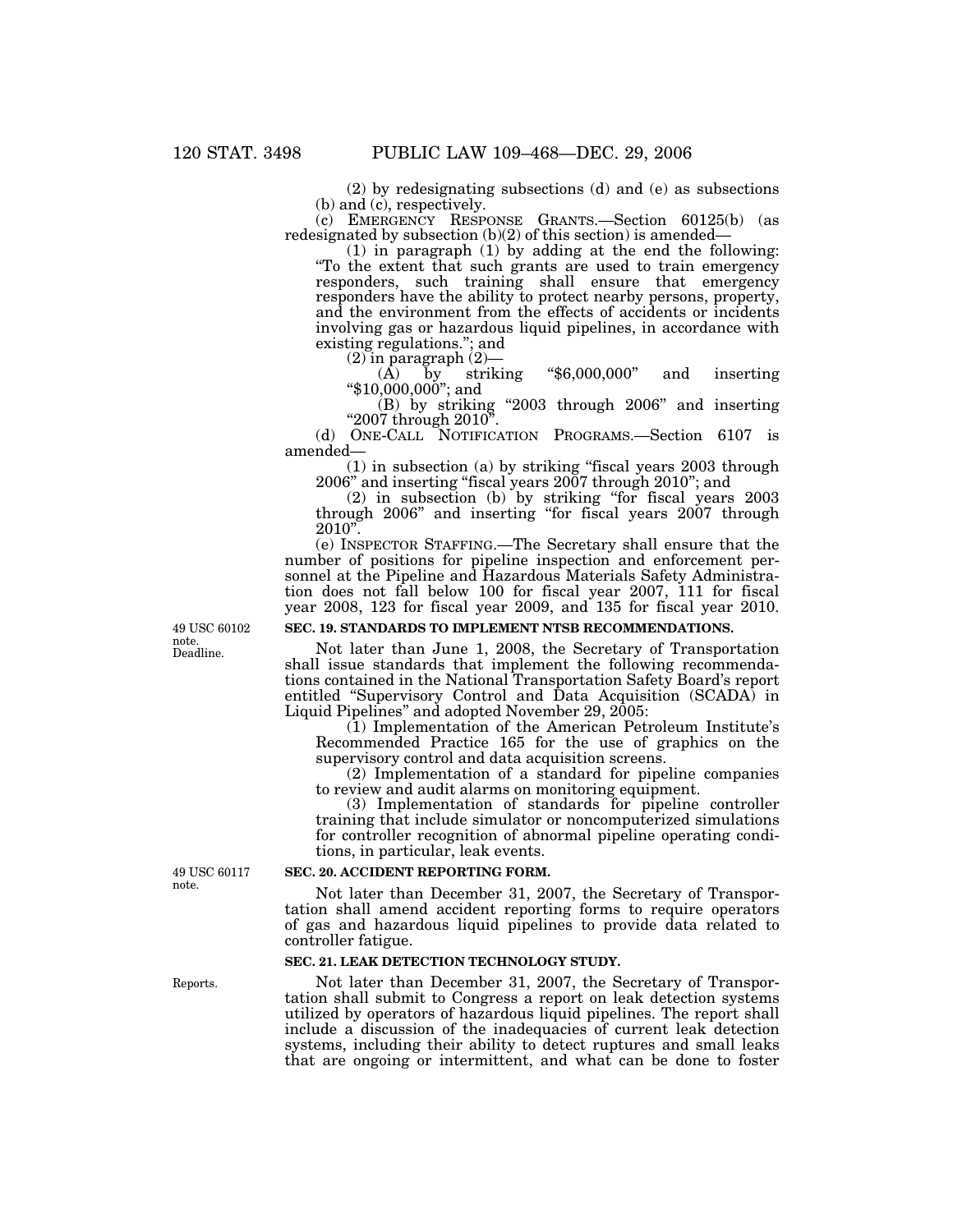development of better technologies as well as address existing technological inadequacies.

## **SEC. 22. CORROSION CONTROL REGULATIONS.**

(a) REVIEW.—The Secretary of Transportation, in consultation with the Technical Hazardous Liquid Pipeline Safety Standards Committee and other appropriate entities, shall review the internal corrosion control regulations set forth in subpart H of part 195 of title 49 of the Code of Federal Regulations to determine if such regulations are currently adequate to ensure that the pipeline facilities subject to such regulations will not present a hazard to public safety or the environment.

(b) REPORT.—Not later than December 31, 2007, the Secretary shall submit to Congress a report containing the results of the review and may modify the regulations referred to in subsection (a) if necessary and appropriate.

## **SEC. 23. INSPECTOR GENERAL REPORT.**

(a) ASSESSMENT.—Not later than December 31, 2007, the Inspector General of the Department of Transportation shall conduct an assessment of the actions the Department has taken in implementing the annex to the memorandum of understanding between the Secretary of Transportation and the Secretary of Homeland Security, dated September 28, 2004, relating to pipeline security.

(b) SPECIFIED DUTIES OF INSPECTOR GENERAL.—In carrying out the assessment, the Inspector General shall—

(1) provide a status report on implementation of the program elements outlined and developed in the annex;

(2) describe the roles, responsibilities, and authority of the Department of Transportation relating to pipeline security;

(3) assess the adequacy and effectiveness of the process by which the Department of Transportation has communicated and coordinated with the Department of Homeland Security on matters relating to pipeline security;

(4) address the adequacy of security standards for gas and oil pipelines in coordination, as necessary, with the Inspector General of the Department of Homeland Security; and

(5) consider any other issues determined to be appropriate by the Inspector General of the Department of Transportation or the Secretary of Transportation.

(c) ASSESSMENT REPORT AND PERIODIC STATUS UPDATES.—

(1) ASSESSMENT REPORT.—Not later than December 31, 2007, the Inspector General of the Department of Transportation shall transmit a report on the results of the assessment, together with any recommendations (including legislative options for Congress to consider), to the Committees on Transportation and Infrastructure and Energy and Commerce of the House of Representatives and the Committee on Commerce, Science, and Transportation of the Senate.

(2) PERIODIC STATUS REPORTS.—The Inspector General shall transmit periodically to the Committees as referred to in paragraph (1), as necessary and appropriate, reports on matters pertaining to the implementation by the Department of Transportation of any recommendations contained in the report transmitted pursuant to paragraph (1).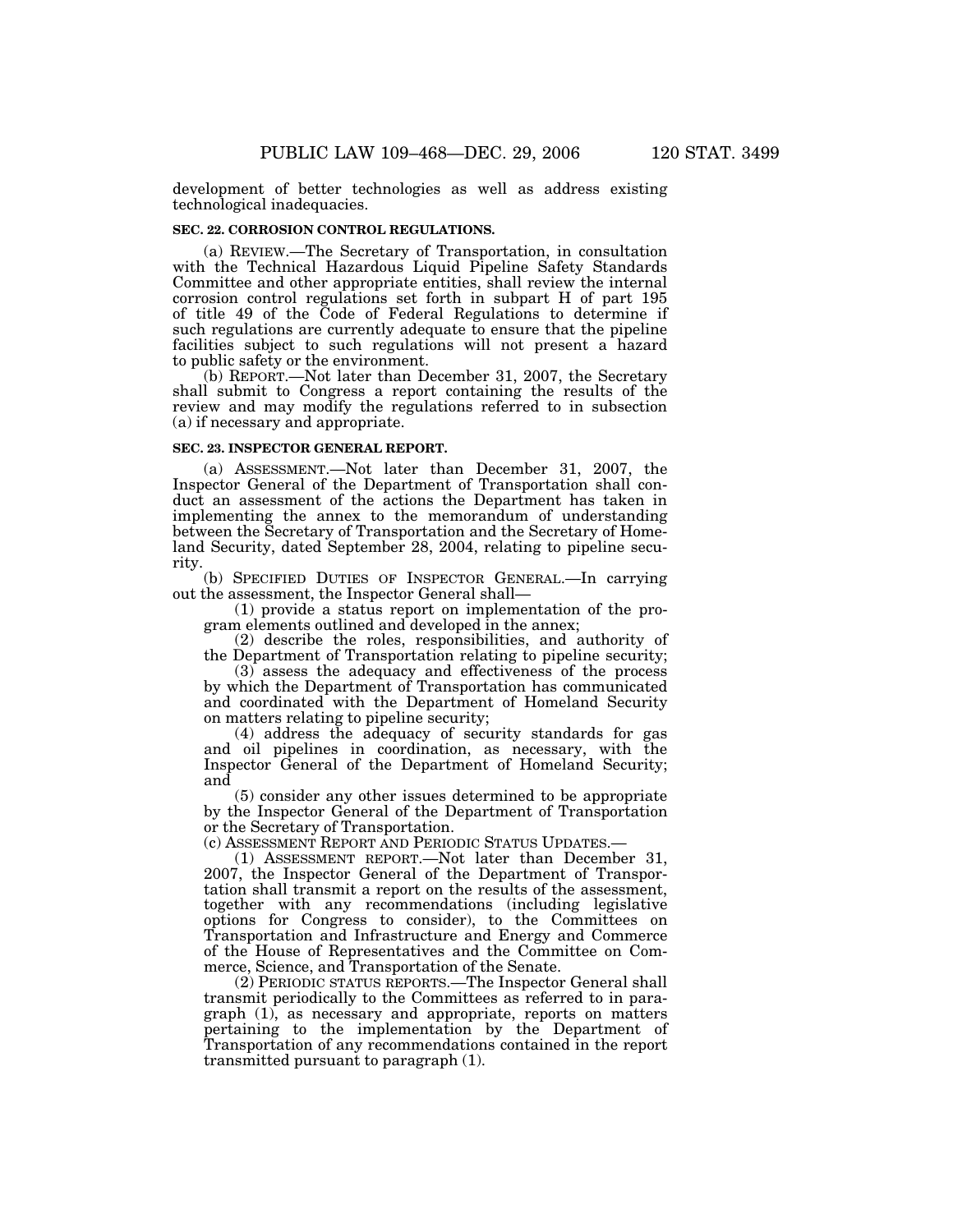(d) FORMAT.—The report, or portions of the report, under subsection  $(c)(1)$  may be submitted in a classified format if the Inspector General determines that such action is necessary.

49 USC 60101 note.

# **SEC. 24. TECHNICAL ASSISTANCE PROGRAM.**

(a) IN GENERAL.—The Secretary of Transportation may award, through a competitive process, grants to universities with expertise in pipeline safety and security to establish jointly a collaborative program to conduct pipeline safety and technical assistance programs.

(b) DUTIES.—In cooperation with the Pipeline and Hazardous Materials Safety Administration and representatives from States and boards of public utilities, the participants in the collaborative program established under subsection (a) shall be responsible for development of workforce training and technical assistance programs through statewide and regional partnerships that provide for—

(1) communication of national, State, and local safety information to pipeline operators;

(2) distribution of technical resources and training to support current and future Federal mandates; and

(3) evaluation of program outcomes.

(c) TRAINING AND EDUCATIONAL MATERIALS.—The collaborative program established under subsection (a) may include courses in recent developments, techniques, and procedures related to—

(1) safety and security of pipeline systems;

(2) incident and risk management for such systems;

(3) integrity management for such systems;

(4) consequence modeling for such systems;

(5) detection of encroachments and monitoring of rightsof-way for such systems; and

(6) vulnerability assessment of such systems at both project and national levels.

(d) REPORTS.—

(1) UNIVERSITY.—Not later than March 31, 2009, the universities awarded grants under subsection (a) shall submit to the Secretary a report on the results of the collaborative program.

(2) SECRETARY.—Not later than October 1, 2009, the Secretary shall transmit the reports submitted to the Secretary under paragraph (1), along with any findings, recommendations, or legislative options for Congress to consider, to the Committees on Transportation and Infrastructure and Energy and Commerce of the House of Representatives and the Committee on Commerce, Science, and Transportation of the Senate.

(e) AUTHORIZATION OF APPROPRIATIONS.—There are authorized to be appropriated such sums as may be necessary to carry out this section for each of fiscal years 2007 through 2010.

#### **SEC. 25. NATURAL GAS PIPELINES.**

The Secretary of Transportation shall review and comment on the Comptroller General report issued under section  $14(d)(1)$ of the Pipeline Safety Improvement Act of 2002 (49 U.S.C. 60109 note; 116 Stat. 3005), and not later than 60 days after the date of enactment of this Act, transmit to Congress any legislative recommendations the Secretary considers necessary and appropriate to implement the conclusions of that report.

Deadline. Recommendations.